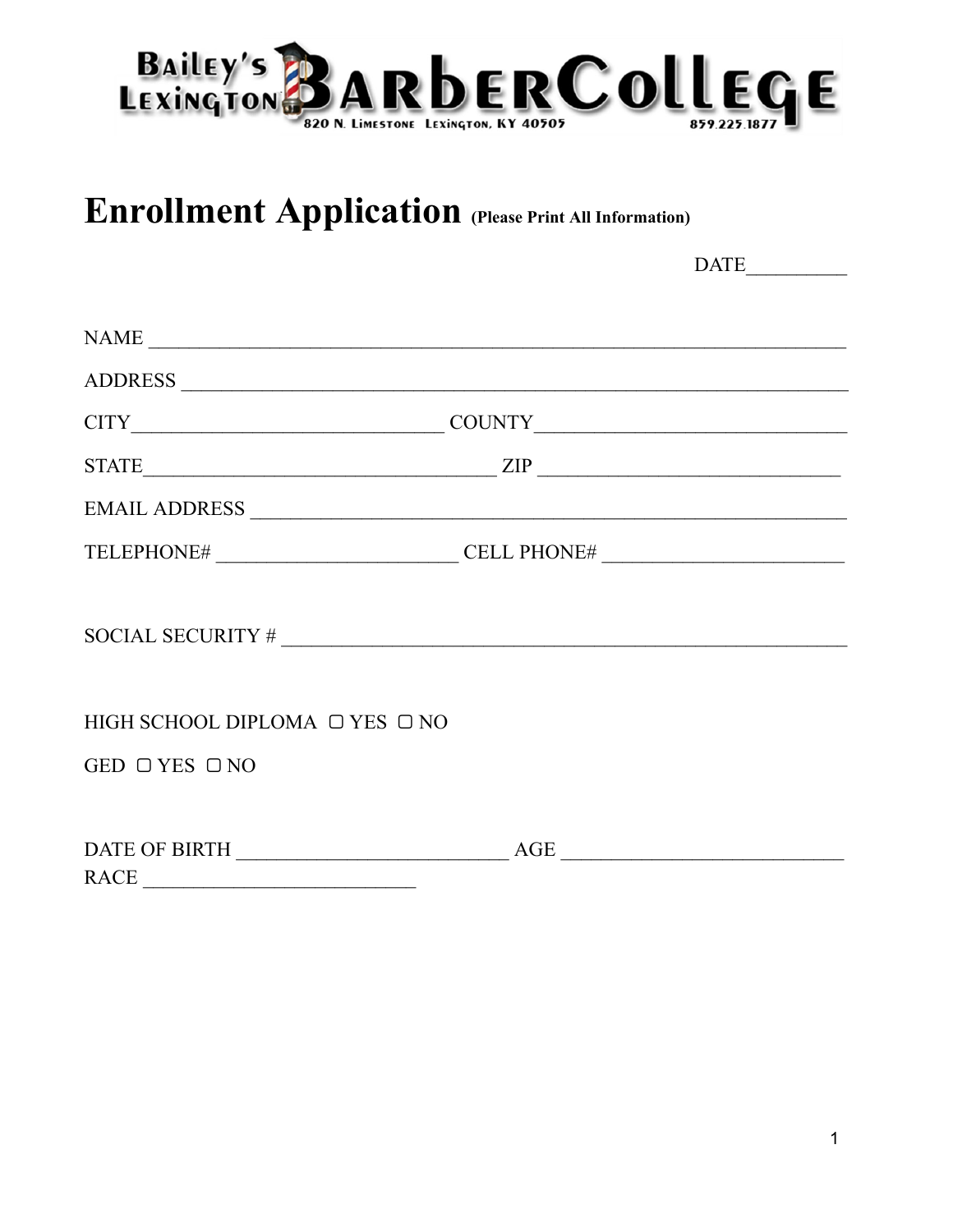

Have you ever attended Barber College previously?  $\Box$  YES  $\Box$  NO

Do you have an infectious disease?  $\Box$  YES  $\Box$  NO

If Yes, Explain 1997 and 1997 and 1997 and 1997 and 1998 and 1997 and 1998 and 1998 and 1998 and 1999 and 1999 and 1999 and 1999 and 1999 and 1999 and 1999 and 1999 and 1999 and 1999 and 1999 and 1999 and 1999 and 1999 and

Have you ever been convicted of a felony?  $\Box$  YES  $\Box$  NO

Please furnish a certified copy of the courts record of conviction.

| Do you now, or have you ever used any habit-forming drugs that are prohibited by state or |  |  |  |
|-------------------------------------------------------------------------------------------|--|--|--|
| federal laws? $\Box$ YES $\Box$ NO                                                        |  |  |  |

If Yes, explain

Please List Three (3) References Below: (Must not be a Relative)

| 1. Name: | Telephone $\#$ :                                 |  |
|----------|--------------------------------------------------|--|
| Address: |                                                  |  |
|          |                                                  |  |
| 2. Name: | $\text{Telephone} \#:\underline{\hspace{2.5cm}}$ |  |
| Address: |                                                  |  |
|          |                                                  |  |
| 3. Name: | Telephone $\#$ :                                 |  |
| Address: |                                                  |  |
|          |                                                  |  |